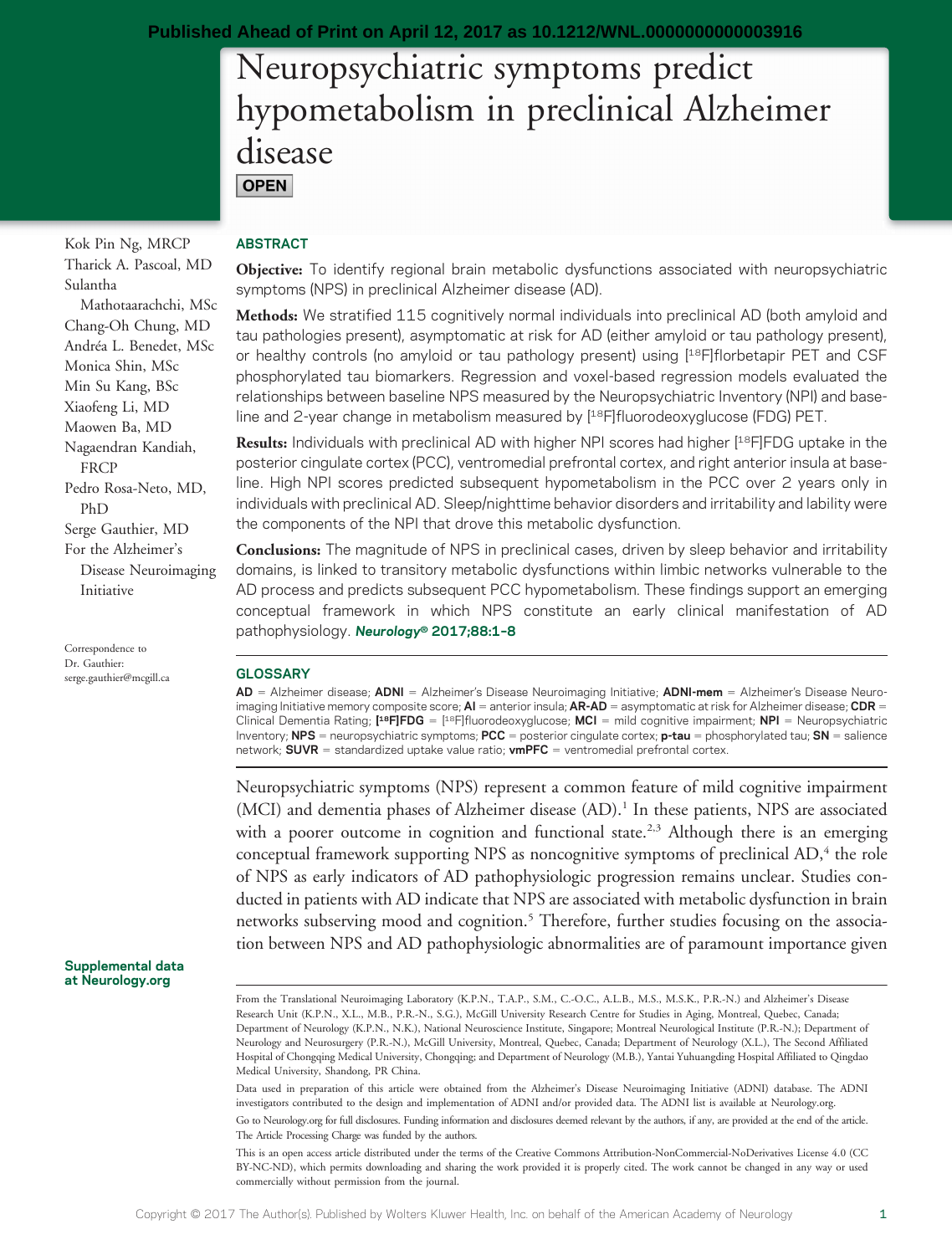a growing body of evidences proposing subtle NPS as manifestations of emergent disease progression. 6

[ 18F]fluorodeoxyglucose ([18F]FDG) PET is a technique that is sensitive in detecting changes in resting metabolism associated with the neuropsychiatric conditions<sup>7</sup> and metabolic declines commonly observed in neurodegenerative conditions.<sup>8</sup> In AD, hypometabolism has been considered a part of disease pathophysiology and interpreted as synaptic abnormality or neuronal injury. Thus, modeling the magnitude of symptoms as a function of changes in brain metabolism constitutes a valuable strategy to investigate the neural correlates of NPS in preclinical AD.

Here, in a longitudinal observation of cognitively normal individuals stratified by hallmark AD biomarkers to identify individuals with preclinical AD with the highest risk of progression to clinical AD, <sup>9</sup> we test the hypothesis that NPS are associated with metabolic abnormalities in limbic regions and predict pathophysiologic progression in individuals with preclinical AD.

METHODS Data used in the preparation of this article were obtained from the Alzheimer 's Disease Neuroimaging Initiative (ADNI) database ([adni.loni.usc.edu\)](http://adni.loni.usc.edu). The ADNI was launched in 2003 as a public-private partnership led by principal investigator Michael W. Weiner, MD. The primary goal of ADNI has been to test whether serial MRI, PET, other biological markers, and clinical and neuropsychological assessment can be combined to measure the progression of MCI and early AD.

In this study, we selected cognitively normal individuals with baseline Neuropsychiatric Inventory (NPI) and Clinical Dementia Rating (CDR) scores, CSF phosphorylated tau (ptau<sub>181p</sub>) measurements, [<sup>18</sup>F]florbetapir PET imaging, both baseline and 2-year follow-up [18F]FDG PET imaging, and ADNI memory composite score (ADNI-mem). We defined cognitively normal individuals as those with a Mini-Mental State Examination score of  $\geq$ 24, CDR score of 0, and absence of any neuropsychiatric diseases such as depression, MCI, and dementia. The participants were then stratified on the basis of the recent definition of preclinical AD <sup>9</sup> into 3 groups: healthy controls, no amyloid or tau pathology present; asymptomatic at risk for AD (AR-AD), either amyloid or tau pathology present; or preclinical AD, both amyloid and tau pathologies present. With this definition,<sup>9</sup> the risk of progression to clinical AD is particularly high in preclinical AD. In AR-AD, which may represent cognitively normal individuals who do not follow the temporal sequence in the amyloid cascade hypothesis,<sup>10</sup> the risk of clinical evolution still needs to be determined. The inclusion/exclusion criteria adopted by ADNI can be found at [www.adni-info.org](http://www.adni-info.org) (accessed October 2016).

Standard protocol approvals, registrations, and patient consents. The ADNI study was approved by the Institutional Review boards of all of the participating institutions. Informed written consent was obtained from all participants at each site.

Neuropsychological assessments. The neuropsychological assessments were performed by certified raters using standardized ADNI protocols. The CDR, NPI, and ADNI-mem datasets used in this study were obtained from the ADNI files CDR.csv, NPI.csv, and UWNPSYCHSUM\_01\_28\_15-5.csv, respectively. In this study, the NPI was used to measure NPS of the participants. The NPI is an instrument that assesses behavioral disturbances occurring in patients with dementia.<sup>11</sup> Both the severity and frequency of each symptom are measured, and this information is obtained from a caregiver familiar with the individual 's behavior. ADNI-mem is a validated composite memory score derived from data from the ADNI neuropsychological battery.12 Briefly, a modern psychometric approach was used to analyze the Rey Auditory Verbal Learning Test, AD Assessment Scale –cognition, Mini-Mental State Examination, and Logical Memory tests to obtain a composite memory score. In the ADNI-mem test, lower scores reflect poorer performance. Details of the ADNI protocols for the neuropsychological assessments and the methods for developing the ADNI-mem can be found at [www.adni](http://www.adni-info.org)[info.org](http://www.adni-info.org) (accessed October 2016).

CSF analysis. CSF p-tau<sub>181p</sub> was measured with the Luminex multiplex platform (Luminex, Austin, TX) and Innogenetics INNO-BIA AlzBio3 (Innogenetics, Ghent, Belgium) immunoassay reagents. The CSF biomarker datasets used in this study were obtained from the ADNI file UPENNBIOMK5-8. csv. An ADNI published cutoff of CSF p-tau<sub>181p</sub> >23 pg/mL was used to define the presence of tau pathology.<sup>13</sup> Details of the ADNI methods for the acquisition and measurement of CSF can be found at [www.adni-info.org](http://www.adni-info.org) (accessed October 2016).

MRI and PET methods. MRI and PET standard acquisition protocols were described in the ADNI website at [http://adni.](http://adni.loni.usc.edu/methods/) [loni.usc.edu/methods/](http://adni.loni.usc.edu/methods/) (accessed October 2016). T1-weighted MRI images corrected for field distortions were processed with the CIVET image processing pipeline, $14$  and the PET images were processed with an established image processing pipeline.<sup>15</sup> In summary, the preprocessed images from the ADNI database were spatially normalized to the Montreal Neurological Institute 152 standardized space with the use of transformations obtained for PET native to MRI native space and the MRI native to the Montreal Neurological Institute 152 space. Subsequently, the [18F]florbetapir PET standardized uptake value ratio (SUVR) and the [18F]FDG PET SUVR maps were generated with the cerebellum gray matter and the pons, respectively, as reference regions. [18F]florbetapir PET images were then normalized for the white matter SUVR. The global brain glucose uptake and the global amyloid deposition were defined as the average SUVR calculated from several brain regions characteristic to AD, including the precuneus, prefrontal, orbitofrontal, parietal, temporal, anterior, and posterior cingulate cortices in the [18F]FDG and [18F]florbetapir PET images, respectively. Because we do not have access to the pathology data, we used the best operational point of the receiver operating characteristic curve contrasting controls and ADNI patients with AD ( $n = 90$ )<sup>16</sup> and calculated [<sup>18</sup>F]florbetapir PET SUVR  $>1.15$  as the threshold for positive amyloid pathology. With this threshold, fewer than one-third of the controls were amyloid positive, which is consistent with the literature.<sup>17</sup>

Statistical methods. Statistical analyses were performed with the R Statistical Software Package version 3.3.018 with the RMINC library. Descriptive statistics and frequency distributions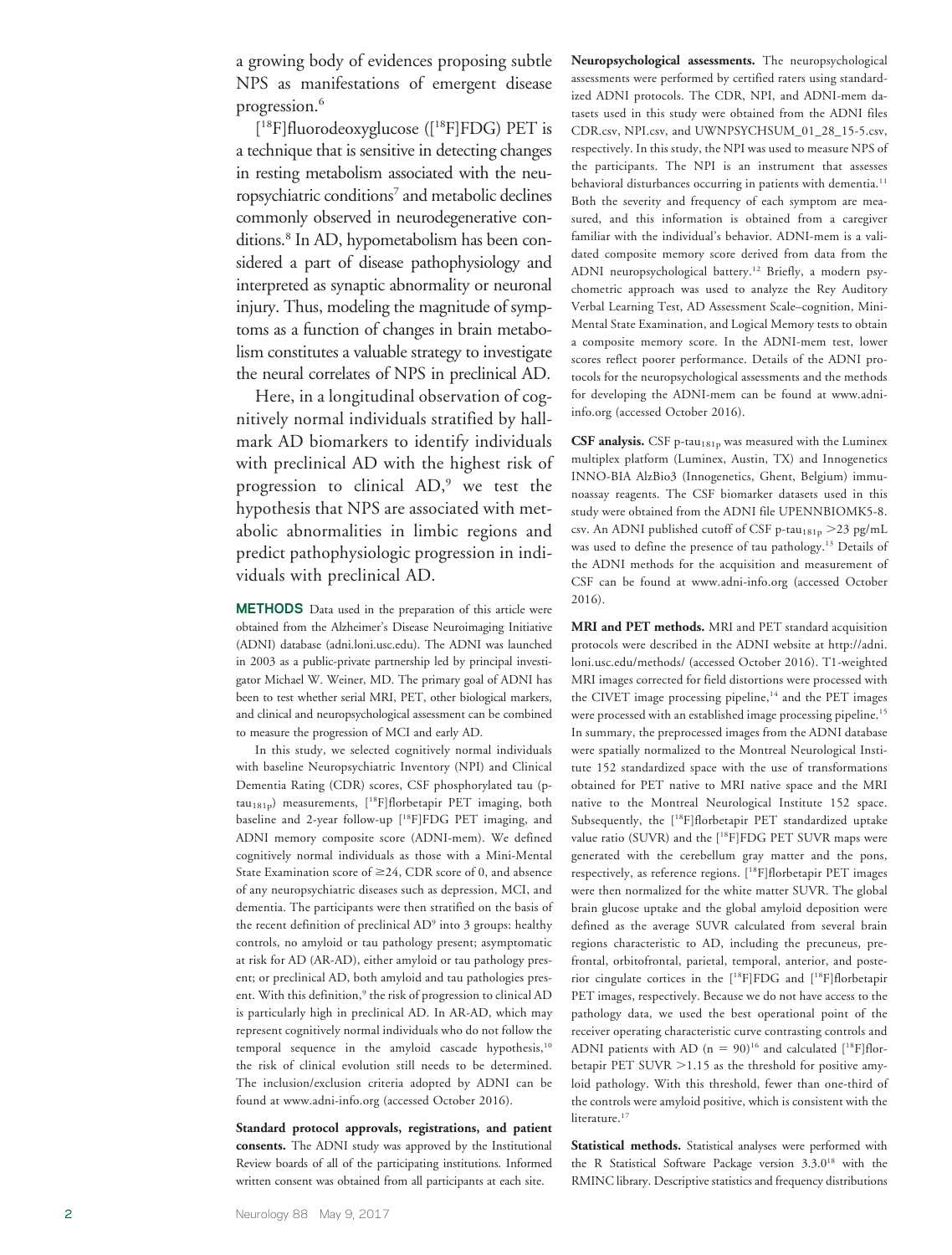of baseline demographics and cognitive scores were summarized and compared between the 3 groups using analysis of variance for continuous measurements and  $\chi^2$  tests for categorical measurements. Linear regression models evaluated the associations of NPI scores with baseline global  $[^{18}F]FDG$  SUVR and global  $\Delta[^{18}F]$ FDG SUVR over 2 years in each group. Percentage change in [<sup>18</sup>F]FDG SUVR was defined as  $\{(\Delta[^{18}F]FDG = [^{18}F]FDG$  baseline - [<sup>18</sup>F]FDG follow-up)/[<sup>18</sup>F]FDG baseline}. An interaction term was added to the regression models to evaluate the interactions of NPI and the biomarker groups on  $\Delta[^{18}F]FDG$  SUVR:

 $\Delta[^{18}F]$ FDG SUVR =  $\beta_0 + \beta_1$ (baseline NPI) +  $\beta_2$ (biomarker groups)  $+ \beta_3$ (baseline NPI  $\times$  biomarker groups)  $+$  covariates  $+$   $\varepsilon$ 

Linear regression models also evaluated the associations of individual subcomponents of the NPI with  $\Delta[^{18}\text{F}] \text{FDG}$ . In a secondary analysis, we used linear regression models to evaluate the associations between NPI scores and ADNI-mem at baseline and  $\Delta$ ADNI-mem over 2 years in each group as follows: [ $\Delta$ ADNImem =  $(ADNI-mem baseline - ADNI-mem follow-up)$ ADNI-mem baseline].

Voxel-based regression models were used to test the associations of NPI scores with baseline [<sup>18</sup>F]FDG SUVR and  $\Delta$ [<sup>18</sup>F] FDG SUVR over 2 years in each group:

Baseline 
$$
[^{18}F]FDG
$$

\n $SUVR = \beta_0 + \beta_1 \text{(baseline NPI)} + \text{covariates} + \varepsilon$ 

 $\Delta[^{18}F]FDG$  SUVR =  $\beta_0 + \beta_1$ (baseline NPI) + covariates +  $\varepsilon$ 

We extracted and  $z$  scored the mean SUVR at baseline and at follow-up from the regions where significant associations between NPI scores and  $\Delta[^{18}F]FDG$  were observed. We defined the presence of hypometabolism if the mean [18F]FDG SUVR was significantly lower (95% confidence interval) than the biomarkernegative individuals, under the assumption that these individuals had a normal metabolic trajectory.

Bonferroni correction was used to correct the aforementioned linear regression analysis for multiple-comparison tests. The statistical parametric maps presented in this study were false discovery rate corrected for multiple comparisons with a threshold of  $p < 0.001$ . All statistical models presented here were corrected for age, sex, education, and APOE e4 status.

RESULTS Baseline demographics, APOE status, and biomarker characteristics of the 3 groups are summarized in the table.

We found that individuals with preclinical AD with higher NPI scores had higher [18F]FDG uptake in the posterior cingulate cortex (PCC), ventromedial prefrontal cortex (vmPFC), and right anterior insula (AI) at baseline (figure 1). However, this finding was not observed in the AR-AD or healthy control group at baseline. NPI scores did not have an effect on baseline global [18F]FDG uptake in any of the groups.

We further found that high NPI scores predicted global [18F]FDG uptake decline over 2 years in the preclinical AD group ( $\beta = 0.52$ , SE = 0.17, p = 0.01) but not in the AR-AD or healthy control group. A significant interaction between NPI and the groups confirmed that this effect was higher in those with preclinical AD than the other individuals  $(\beta = 0.44, SE = 0.19, p = 0.02)$ . Subcomponent analysis indicated that only the combined sleep/ nighttime behavior disorders and irritability/lability components of NPI predicted global [18F]FDG uptake decline in the preclinical AD group ( $\beta$  = 0.51, SE = 0.17,  $p = 0.008$ ). NPI scores did not predict ADNI-mem scores in any of the groups at baseline or over 2 years.

The voxel-based analysis indicated that high NPI scores predicted regional [18F]FDG uptake decline over 2 years in the PCC and vmPFC of individuals with preclinical AD (figure 2). The mean [18F]FDG uptake at the 2-year follow-up declined below normality in the PCC ( $t = 2.89$ ,  $p = 0.006$ ) (figure 3B) but remained within a normal range, compared with biomarkernegative individuals, in the vmPFC (figure 3A).

| Table<br>Baseline demographics and sample characteristics |                               |                  |                              |         |
|-----------------------------------------------------------|-------------------------------|------------------|------------------------------|---------|
|                                                           | Healthy controls ( $n = 22$ ) | $AR-AD (n = 60)$ | Preclinical AD ( $n = 33$ )  | p Value |
| Age, mean (SD), y                                         | 75.16 (7.17)                  | 74.08 (6.54)     | 76.86 (6.24)                 | 0.15    |
| Male, n (%)                                               | 14 (63.6)                     | 34 (56.7)        | 13 (39.4)                    | 0.15    |
| Education, mean (SD), y                                   | 17.77 (2.70)                  | 16.38 (2.73)     | 16.15 (2.33)                 | 0.06    |
| MMSE score, mean (SD)                                     | 29.05 (1.49)                  | 29.17 (1.12)     | 28.91 (0.94)                 | 0.58    |
| APOE $\epsilon$ 4 carriers, n (%)                         | 1(4.5)                        | 16 (26.7)        | 12 (36.4)                    | 0.02    |
| Follow-up, mean (SD), y                                   | 2.01(0.07)                    | 1.99(0.17)       | 2.02(0.16)                   | 0.55    |
| CSF p-tau <sub>181pr</sub> mean (SD), pg/mL               | 19.38 (2.63) <sup>a,b</sup>   | 36.28 (15.08)b,c | 46.21 (16.67) <sup>a,c</sup> | < 0.001 |
| [ <sup>18</sup> F]florbetapir, mean (SD) SUVR             | $1.06(0.03)^b$                | $1.08(0.08)^b$   | $1.30(0.09)^{a,c}$           | < 0.001 |

Abbreviations: AD = Alzheimer disease; AR-AD = asymptomatic at risk for Alzheimer disease; MMSE = Mini-Mental State Examination; p-tau<sub>181p</sub> = phosphorylated tau; SUVR = standardized uptake value ratio.

p values were assessed with analyses of variance for each variable except sex and APOE  $\varepsilon$ 4, for which a  $\chi^2$  test was performed.

<sup>a</sup> Post hoc analysis provided significant group differences from AR-AD.

b Post hoc analysis provided significant group differences from preclinical AD.

<sup>c</sup> Post hoc analysis provided significant group differences from healthy controls.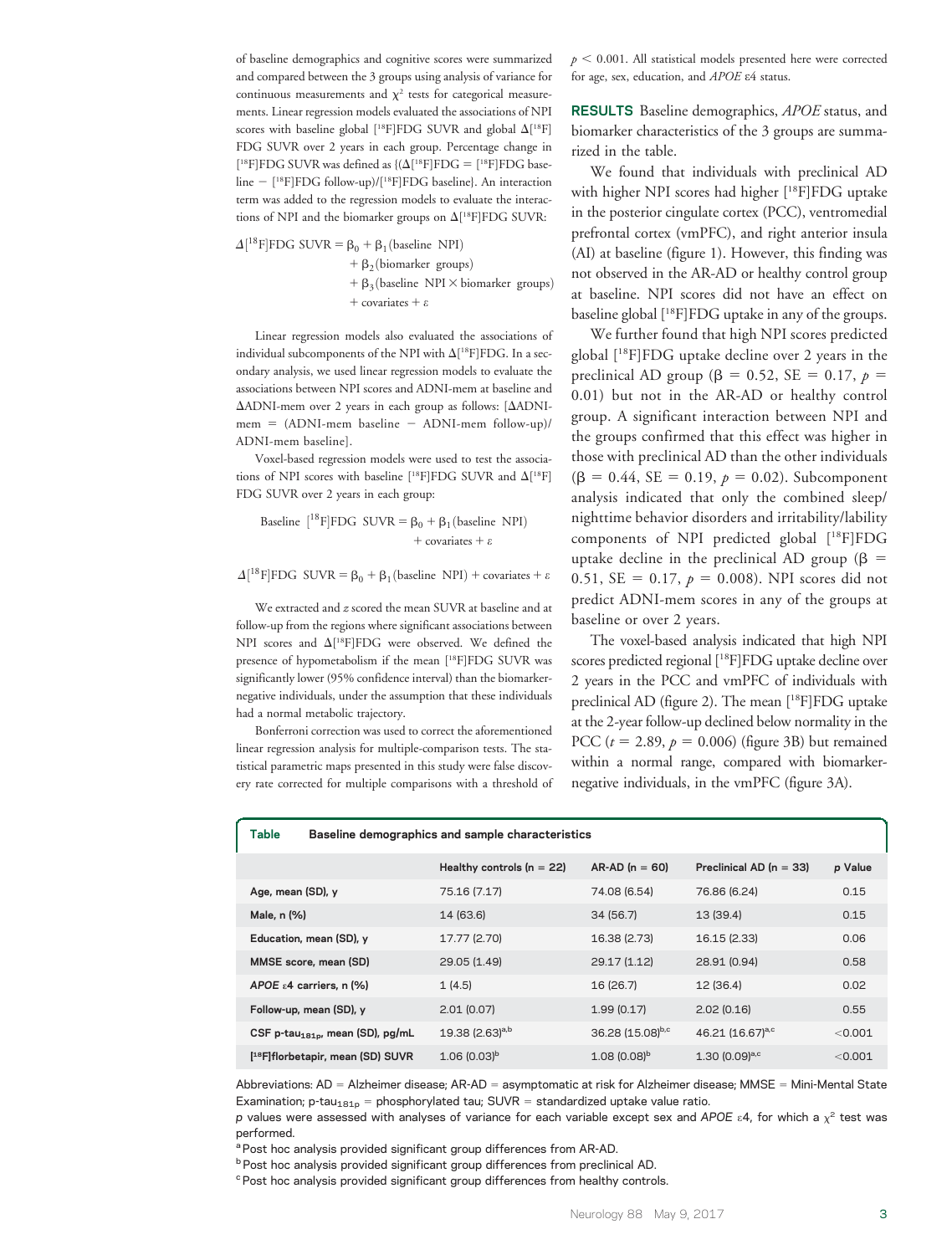

Figure 1 Individuals with preclinical AD with worse NPS have higher [18F]FDG uptake in PCC, vmPFC, AI at baseline





Figure 2 NPI predicts 2-year [18F]FDG uptake decline in PCC and vmPFC of individuals with preclinical AD



Statistical parametric map overlaid on a structural MRI scan shows regions in the PCC, vmPFC, and right AI where higher [<sup>18</sup>F]FDG uptake was found in individuals with preclinical AD with both amyloid and tau pathologies and higher NPI scores at baseline. The analysis was corrected for age, sex, education, and APOE  $\varepsilon$ 4 status and multiple comparisons corrected with a false discovery rate corrected at  $p < 0.001$ . AD = Alzheimer disease; AI = anterior insula; [18F]FDG = [18F] fluorodeoxyglucose; NPI = Neuropsychiatric Inventory; NPS = neuropsychiatric symptoms; PCC = posterior cingulate cortex;  $vmPFC = ventromedial prefrontal cortex.$ 

DISCUSSION Our study showed that the magnitude of NPS is linked to a transient metabolic dysfunction in limbic networks that are vulnerable to early AD pathophysiology in individuals with preclinical AD. While individuals with preclinical AD with higher NPI scores had higher [18F]FDG uptake in the PCC, vmPFC, and right AI at baseline, high NPI

Statistical parametric map overlaid on a structural MRI scan showed regions in the PCC and vmPFC where 2-year [ 18F]FDG uptake decline occurred as a function of baseline NPI in individuals with preclinical AD with both amyloid and tau pathologies. The analysis was corrected for age, sex, education, and APOE e4 status and multiple comparisons corrected with a false discovery rate corrected at  $p <$ 0.001. AD = Alzheimer disease;  $[$ <sup>18</sup>F]FDG =  $[$ <sup>18</sup>F] fluorodeoxyglucose;  $NPI = Neuropsychiatric Inventory; PCC =$ posterior cingulate cortex;  $vmPFC = ventromedial pre$ frontal cortex.

scores predicted subsequent hypometabolism in the PCC. These metabolic dysfunctions were driven by the sleep/nighttime behavior disorders and irritability components of the NPI.

The finding of worse NPS with higher [18F]FDG uptake in the PCC, vmPFC, and right AI in individuals with preclinical AD at baseline suggests a link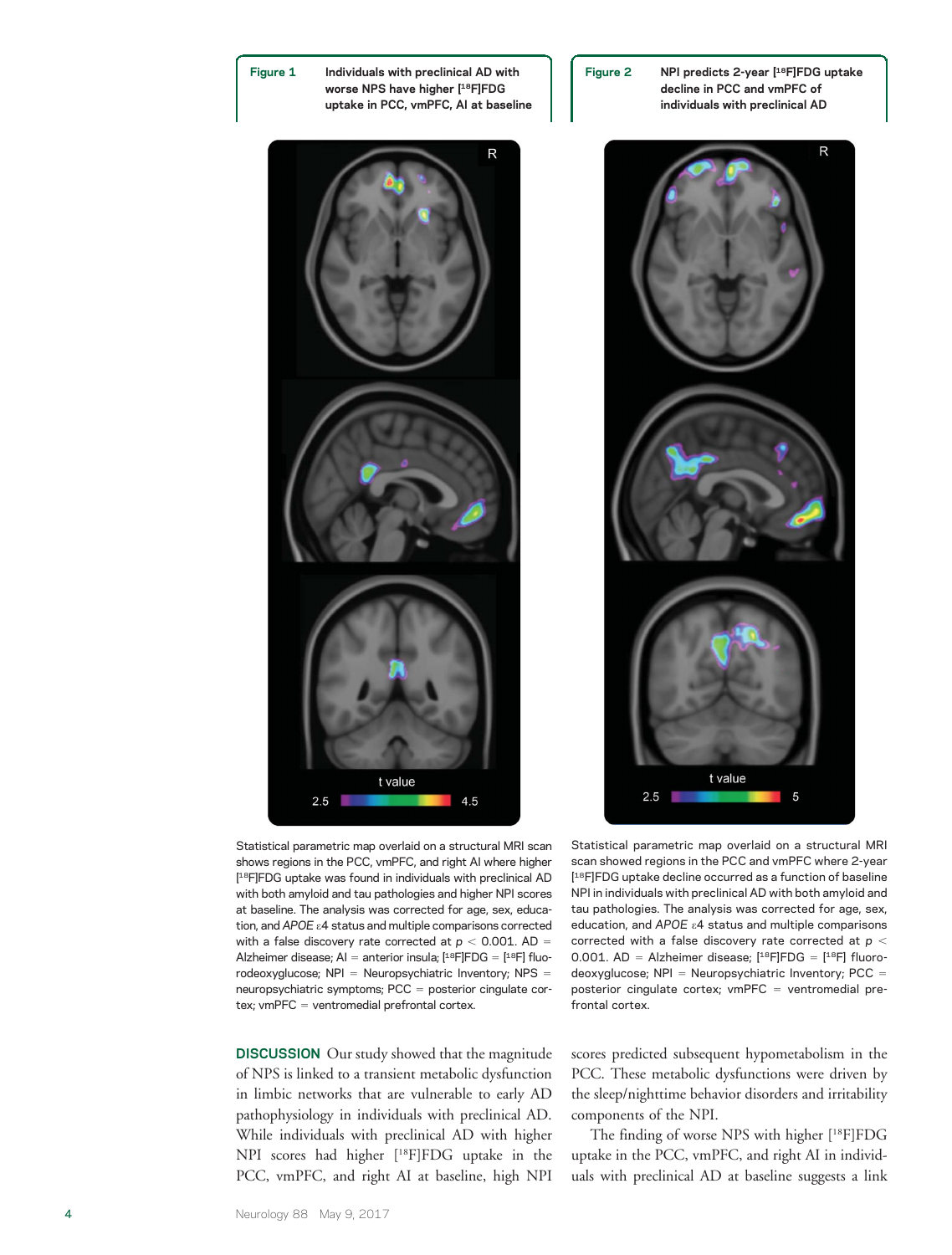

The dots represent the z-scored mean [<sup>18</sup>F]FDG SUVR in (A) vmPFC and (B) PCC in individuals with preclinical AD at baseline and the 2-year follow-up. The 2-year follow-up mean [18F]FDG uptake in PCC was lower (95% CI) than the mean of biomarker-negative individuals at follow-up, which suggests the presence of hypometabolism. However, the 2-year follow-up mean [18F]FDG uptake in vmPFC remained within normal range in relation to biomarkernegative individuals. AD = Alzheimer disease; CI = confidence interval; [18F]FDG = [18F] fluorodeoxyglucose;  $NPI = Neuropsychiatric Inventory; PCC = posterior cingulate cortex;$  $SUVR = standardized uptake value ratio;$   $vmPFC = ventromedial prefrontal cortex.$ 

between specific brain regions involving early AD pathophysiology and behavioral control. Our results are in line with recent evidence from both functional and metabolic imaging studies. For example, a positive correlation has been shown between increased functional connectivity in the anterior cingulate and right insula regions of the salience network (SN) and

irritability, agitation, disinhibition, aberrant motor behavior, and euphoria symptoms in patients with AD,19 while NPS changes have been proposed to reflect aberrant increases in SN functional connectivity.20 Most recently, NPS are found to be associated with increased glucose metabolism in the left insula, anterior cingulate gyrus, and superior frontal gyrus of patients with early-onset AD.<sup>5</sup> Together, these results support a metabolic dysfunction in limbic networks affected by early AD pathophysiology, leading to NPS manifestations.

The AI, which is a key node of the SN, plays a key role in generating appropriate behavioral responses by integrating affective, homeostatic, and higher-order cognitive processes.<sup>21</sup> Hyperactivity in the AI may lead to enhanced salience detection, which is associated with NPS such as irritability or anxiety, $19,22$  while hypoactivity in the AI is associated with cognitive slowing and attentional deficits.<sup>23</sup> The vmPFC regulates behavioral responses particularly in the context of changing reinforcement contingencies, emotional regulation, and decision-making tasks.<sup>24,25</sup> Higher NPI scores and higher [18F]FDG uptake in the right AI and vmPFC at baseline may explain the enhanced neuropsychological presentations in these cognitively normal individuals who have both amyloid and tau pathologies.

Our findings of higher [18F]FDG uptake in the PCC in individuals with preclinical AD with higher NPI scores at baseline may represent a change in tissue metabolism in response to amyloid-related neurotoxicity to stabilize neuropsychiatric manifestations in the early stages of the disease.<sup>26</sup> The PCC, a central part of the default mode network, is a highly connected and metabolically active region that plays a key role in supporting cognition.27 While hypometabolism in the PCC has been consistently observed in early AD pathophysiology,<sup>28</sup> our findings suggest an early and transient neuronal compensation as a manifestation of cognitive reserve to preserve function that has been shown previously in cognitively normal individuals and those with MCI in association with amyloid deposition.26,29 As amyloid pathology progressively accumulates in the brain, metabolic decline occurs in response to the demands of the neuronal injury.26 In line with this concept, we showed that individuals with preclinical AD with worse NPS had subsequent hypometabolism in the PCC at the 2-year follow-up.

In addition, sleep/nighttime behavior disorders and irritability/lability were the NPI components that drove the metabolic dysfunctions in individuals with preclinical AD. Both symptoms have been shown to be associated with early AD pathophysiology. For example, in the National Alzheimer's Coordinating Center data, noncognitive symptoms of early AD presented in 3 phases, and both irritability and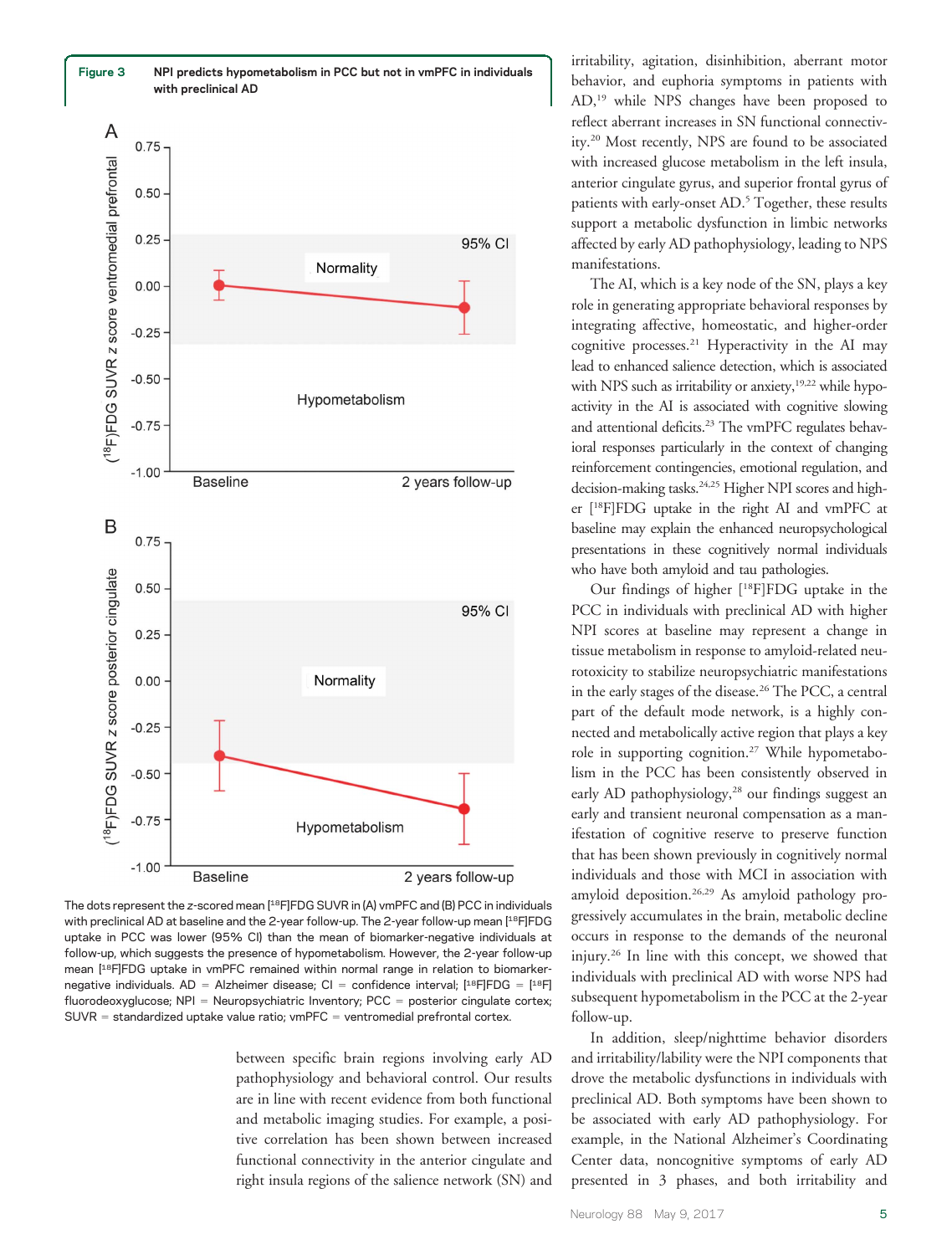nighttime behavior changes were found to be some of the first symptoms to occur. <sup>4</sup> In a longitudinal study of the Massachusetts Alzheimer 's Disease Research Center Cohort in which participants were cognitively normal, had subjective cognitive concerns, or were diagnosed with MCI, worse affective factor score predicted time to progression to a worse diagnosis in all 3 groups, driven by depression, agitation, and irritability.30 In the Mayo Clinic Study of Aging, baseline irritability in cognitively normal adults increased the risk of developing MCI over a median of 5 years (hazard ratio 1.84, 95% confidence interval 1.31 – 2.58).31 Irritability and lability are NPS linked to abnormal emotional processing, associated with the vmPFC and PCC.<sup>25,32</sup> In fact, reduced volume of the PCC gray matter has been shown to contribute to emotional instability.<sup>33</sup> Sleep disturbances are common symptoms of AD and may be early indicators of amyloid pathology and dementia.<sup>34</sup> Sleep deprivation can exacerbate amyloid pathology and mediate neuronal injury, while circadian dysfunction may also lead to cerebral oxidative stress and synaptic damage.34 Worse sleep quality is also shown to be associated with amyloid deposition in the preclinical AD stage.<sup>35</sup> Patients with obstructive sleep apnea and daytime somnolence have decreased brain metabolism in the precuneus, middle and posterior cingulate gyrus, and parieto-occipital and prefrontal cortices,<sup>36</sup> while healthy adults with dream enactment behavior have significantly lower glucose metabolism in brain regions, including the PCC.37 Hence, the finding of sleep/nighttime behavior disorders and irritability/ lability symptoms predicting hypometabolism in the PCC supports these NPS as early manifestations of AD pathophysiology.

Although baseline NPI score predicted [18F]FDG uptake decline, it did not predict memory decline using the ADNI-mem. Given that our study population is composed of a group of highly educated individuals, high cognitive reserve and education might play a role in stabilizing the cognitive function in the early stages of the disease.<sup>9,38,39</sup> In addition, NPS may precede cognitive manifestations in early AD pathophysiology. In the Alzheimer 's Disease Cooperative Study Prevention Instrument Project, the presence of baseline behavioral symptoms predicts conversion to a CDR score  $\geq 0.5$  over 4 years in cognitively healthy older individuals,<sup>40</sup> while in the National Alzheimer 's Coordinating Center Data, a significantly earlier presence of NPS is found in cognitively normal people who progressed in CDR score compared to those who did not progress. <sup>4</sup> This further supports NPS as early manifestations of AD pathophysiology.

There are limitations to our study. Although NPI is the most widely used instrument to measure NPS, it was initially designed for dementia studies, not for preclinical AD studies.<sup>11</sup> Hence, the sensitivity of NPI in diagnosing NPS in individuals with preclinical AD is not known. In addition, given that the NPI is based on responses from an informed caregiver, the NPI scores may not accurately reflect the NPS of study participants. The ADNI database is made up of highly educated individuals who volunteered to participate in the study that focused on AD research. This may introduce selection bias in that the study population is a self-selected group of individuals who may have concerns about their cognition. The selfselected character of our study population and the relatively small sample size of our study limit the generalizability of our findings to a broader community. Therefore, our findings will need to be confirmed in a larger population-based cohort.

Our findings support an emerging conceptual framework that NPS, driven by sleep behavior and irritability domains, are early manifestations of AD pathophysiology. Therefore, early NPS may further contribute to the characterization of the preclinical AD stage.

#### AUTHOR CONTRIBUTIONS

Kok Pin Ng: study concept, design, analysis and interpretation of data, compose figures and manuscript draft. Tharick A. Pascoal: study design, analysis and interpretation of data, compose figures and manuscript draft. Sulantha Mathotaarachchi, Chang-Oh Chung, Andréa L. Benedet, Monica Shin, Min Su Kang: image data processing and manuscript draft. Xiaofeng Li, Maowen Ba: manuscript draft. Nagaendran Kandiah: study concept, design and manuscript draft. Pedro Rosa-Neto, Serge Gauthier: study concept, design, study supervision, and critical review of manuscript for intellectual content.

#### STUDY FUNDING

This work was supported by the Canadian Institutes of Health Research (CIHR) [MOP-11-51-31], Canadian Consortium of Neurodegeneration in Aging (CIHR-CCNA), the Weston Brain Institute, and the Alzheimer's Association (NIRG-08-92090). Pedro Rosa-Neto is supported by the Fonds de la recherche en santé du Québec (chercheur boursier), and Kok Pin Ng is supported by the National Medical Research Council, Research Training Fellowship, Singapore. Pedro Rosa-Neto and Serge Gauthier are CIHR-CCNA members. Data collection and sharing for this project were funded by the ADNI (NIH grant U01 AG024904) and Department of Defense ADNI (award W81XWH-12-2-0012). ADNI is funded by the National Institute on Aging, by the National Institute of Biomedical Imaging and Bioengineering, and through generous contributions from the following: AbbVie, Alzheimer's Association; Alzheimer 's Drug Discovery Foundation; Araclon Biotech; BioClinica, Inc; Biogen; Bristol-Myers Squibb Co; CereSpir, Inc; Cogstate; Eisai Inc; Elan Pharmaceuticals, Inc; Eli Lilly and Co; EuroImmun; F. Hoffmann-La Roche Ltd and its affiliated company Genentech, Inc; Fujirebio; GE Healthcare; IXICO Ltd; Janssen Alzheimer Immunotherapy Research & Development, LLC; Johnson & Johnson Pharmaceutical Research & Development LLC; Lumosity; Lundbeck; Merck & Co, Inc; Meso Scale Diagnostics, LLC; NeuroRx Research; Neurotrack Technologies; Novartis Pharmaceuticals Corp; Pfizer Inc; Piramal Imaging; Servier; Takeda Pharmaceutical Co; and Transition Therapeutics. The CIHR is providing funds to support ADNI clinical sites in Canada. Private sector contributions are facilitated by the Foundation for the NIH ([www.fnih.org](http://www.fnih.org)). The grantee organization is the Northern California Institute for Research and Education, and the study is coordinated by the Alzheimer 's Therapeutic Research Institute at the University of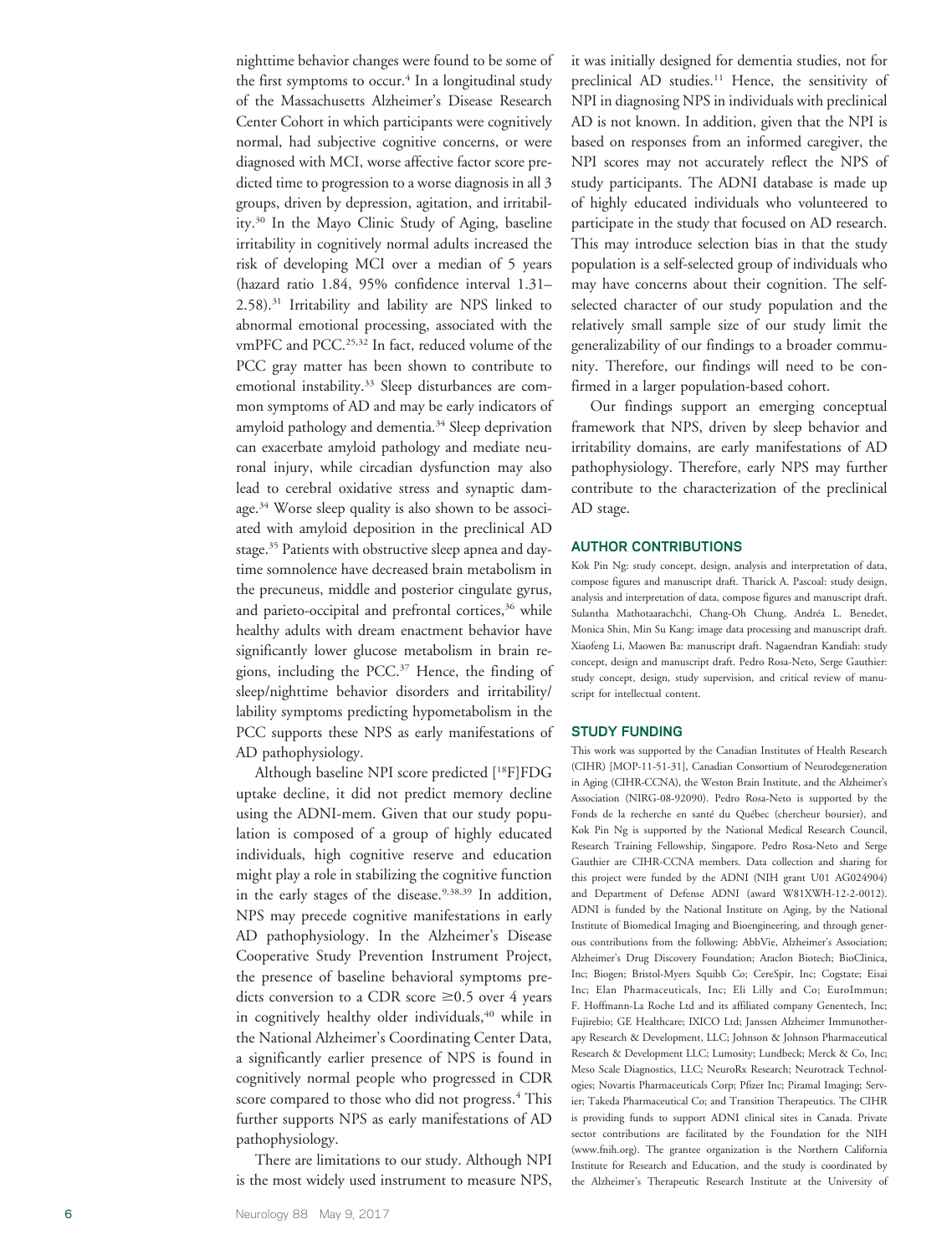Southern California. ADNI data are disseminated by the Laboratory for Neuro Imaging at the University of Southern California.

#### **DISCLOSURE**

K. Ng, T. Pascoal, S. Mathotaarachchi, C. Chung, A. Benedet, M. Shin, M. Kang, X. Li, M. Ba, N. Kandiah, and P. Rosa-Neto report no disclosures relevant to the manuscript. S. Gauthier received honoraria for serving on the scientific advisory boards of Alzheon, Axovant, Lilly, Lundbeck, Novartis, Schwabe, and TauRx and on the Data Safety Monitoring Board of a study sponsored by Eisai and studies run by the Alzheimer's Disease Cooperative Study and by the Alzheimer's Therapeutic Research Institute. Research was funded by CIHR and NIH. Go to [Neurology.org](http://neurology.org/lookup/doi/10.1212/WNL.0000000000003916) for full disclosures.

Received October 14, 2016. Accepted in final form February 17, 2017.

#### **REFERENCES**

- 1. Lyketsos CG, Carrillo MC, Ryan JM, et al. Neuropsychiatric symptoms in Alzheimer's disease. Alzheimers Dement 2012;7:532–539.
- 2. Fischer CE, Ismail Z, Schweizer TA. Delusions increase functional impairment in Alzheimer's disease. Dement Geriatr Cogn Disord 2012;33:393–399.
- 3. Teng E, Lu PH, Cummings JL. Neuropsychiatric symptoms are associated with progression from mild cognitive impairment to Alzheimer's disease. Dement Geriatr Cogn Disord 2007;24:253–259.
- 4. Masters MC, Morris JC, Roe CM. "Noncognitive" symptoms of early Alzheimer disease : a longitudinal analysis. Neurology 2015;84:617–622.
- 5. Ballarini T, Iaccarino L, Magnani G, et al. Neuropsychiatric subsyndromes and brain metabolic network dysfunctions in early onset Alzheimer's disease. Hum Brain Mapp 2016;37:4234–4247.
- 6. Ismail Z, Smith EE, Geda Y, et al. Neuropsychiatric symptoms as early manifestations of emergent dementia: provisional diagnostic criteria for mild behavioral impairment. Alzheimers Dement 2016;12:195–202.
- 7. Ruider H, Krell-Roesch J, Stokin G, et al. FDG-PET of the brain and neuropsychiatric symptoms in normal cognitive aging: the Mayo Clinic Study of Aging. J Alzheimers Dis 2016;53:1609–1616.
- 8. Mosconi L, Berti V, Glodzik L, Pupi A, De Santi S, De Leon MJ. Pre-clinical detection of Alzheimer's disease using FDG-PET, with or without amyloid imaging. J Alzheimers Dis 2010;20:843–854.
- 9. Dubois B, Hampel H, Feldman HH, et al. Preclinical Alzheimer's disease: definition, natural history, and diagnostic criteria. Alzheimers Dement 2016;12:292– 323.
- 10. Edmonds EC, Delano-Wood L, Galasko DR, Salmon DP, Bondi MW; Alzheimer's Disease Neuroimaging Initiative. Subtle cognitive decline and biomarker staging in preclinical Alzheimer's disease. J Alzheimers Dis 2015; 47:231–242.
- 11. Cummings JL, Mega M, Gray K, Rosenberg-Thompson S, Carusi DA, Gornbein J. The Neuropsychiatric Inventory: comprehensive assessment of psychopathology in dementia. Neurology 1994;44:2308–2314.
- 12. Crane PK, Carle A, Gibbons LE, et al. Development and assessment of a composite score for memory in the Alzheimer's Disease Neuroimaging Initiative (ADNI). Brain Imaging Behav 2012;6:502–516.
- 13. Shaw LM, Vanderstichele H, Knapik-Czajka M, et al. Cerebrospinal fluid biomarker signature in Alzheimer's

Disease Neuroimaging Initiative subjects. Ann Neurol 2009;65:403–413.

- 14. Zijdenbos AP, Forghani R, Evans AC. Automatic "pipeline" analysis of 3-D MRI data for clinical trials: application to multiple sclerosis. IEEE Trans Med Imaging 2002; 21:1280–1291.
- 15. Pascoal TA, Mathotaarachchi S, Mohades S, et al. Amyloid-b and hyperphosphorylated tau synergy drives metabolic decline in preclinical Alzheimer's disease. Mol Psychiatry 2017;22:306–311.
- 16. Fawcett T. An introduction to ROC analysis. Pattern Recognit Lett 2006;27:861–874.
- 17. Jack CR, Lowe VJ, Weigand SD, et al. Serial PIB and MRI in normal, mild cognitive impairment and Alzheimer's disease: implications for sequence of pathological events in Alzheimer's disease. Brain 2009;132: 1355–1365.
- 18. R Development Core Team. R: a language and environment for statistical computing. R Found Stat Comput 2015;1:409.
- 19. Balthazar MLF, Pereira FRS, Lopes TM, et al. Neuropsychiatric symptoms in Alzheimer's disease are related to functional connectivity alterations in the salience network. Hum Brain Mapp 2014;35:1237–1246.
- 20. Zhou J, Seeley WW. Network dysfunction in Alzheimer's disease and frontotemporal dementia: implications for psychiatry. Biol Psychiatry 2014;75:565–573.
- 21. Menon V, Uddin LQ. Saliency, switching, attention and control: a network model of insula function. Brain Struct Funct 2010;214:655–667.
- 22. Stein MB, Simmons AN, Feinstein JS, Paulus MP. Increased amygdala and insula activation during emotion processing in anxiety-prone subjects. Am J Psychiatry 2007;164:318–327.
- 23. Blanc F, Colloby SJ, Cretin B, et al. Grey matter atrophy in prodromal stage of dementia with Lewy bodies and Alzheimer's disease. Alzheimers Res Ther 2016;8: 31.
- 24. Zald DH, Andreotti C. Neuropsychological assessment of the orbital and ventromedial prefrontal cortex. Neuropsychologia 2010;48:3377–3391.
- 25. Etkin A, Büchel C, Gross JJ. The neural bases of emotion regulation. Nat Rev Neurosci 2015;16:693–700.
- 26. Ashraf A, Fan Z, Brooks DJ, Edison P. Cortical hypermetabolism in MCI subjects: a compensatory mechanism? Eur J Nucl Med Mol Imaging 2014;42:447–458.
- 27. Leech R, Sharp DJ. The role of the posterior cingulate cortex in cognition and disease. Brain 2014;137:12–32.
- 28. Johnson Ka, Jones K, Holman BL, et al. Preclinical prediction of Alzheimer's disease using SPECT. Neurology 1998;50:1563–1571.
- 29. Ossenkoppele R, Madison C, Oh H, Wirth M, Van Berckel BNM, Jagust WJ. Is verbal episodic memory in elderly with amyloid deposits preserved through altered neuronal function? Cereb Cortex 2014;24: 2210–2218.
- 30. Donovan NJ, Amariglio RE, Zoller AS, et al. Subjective cognitive concerns and neuropsychiatric predictors of progression to the early clinical stages of Alzheimer disease. Am J Geriatr Psychiatry 2014;22:1642–1651.
- 31. Geda YE, Roberts RO, Mielke MM, et al. Baseline neuropsychiatric symptoms and the risk of incident mild cognitive impairment: a population-based study. Am J Psychiatry 2014;171:572–581.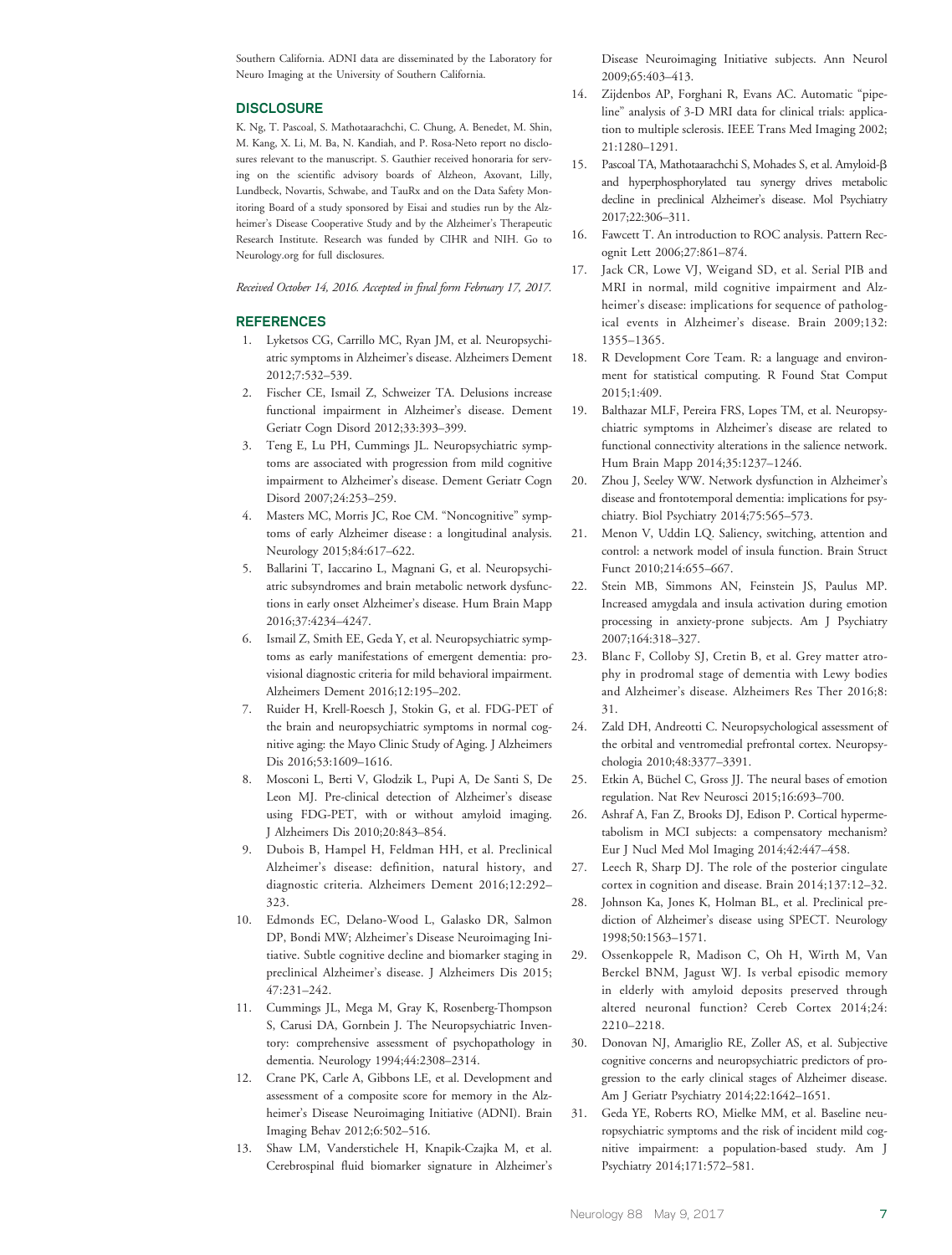- 32. Phillips ML, Drevets WC, Rauch SL, Lane R. Neurobiology of emotion perception II: implications for major psychiatric disorders. Biol Psychiatry 2003;54:515–528.
- 33. Hazlett EA, New AS, Newmark R, et al. Reduced anterior and posterior cingulate gray matter in borderline personality disorder. Biol Psychiatry 2005;58:614–623.
- 34. Musiek ES, Xiong DD, Holtzman DM. Sleep, circadian rhythms, and the pathogenesis of Alzheimer disease. Exp Mol Med 2015;47:e148.
- 35. Ju YES, McLeland JS, Toedebusch CD, et al. Sleep quality and preclinical Alzheimer disease. JAMA Neurol 2013;70: 587–593.
- 36. Yaouhi K, Bertran F, Clochon P, et al. A combined neuropsychological and brain imaging study of obstructive sleep apnea. J Sleep Res 2009;18:36–48.
- 37. Caselli RJ, Chen K, Bandy D, et al. A preliminary fluorodeoxyglucose positron emission tomography study in healthy adults reporting dream-enactment behavior. Sleep 2006;29:927–933.
- 38. Roe CM, Xiong C, Miller JP, Morris JC. Education and Alzheimer disease without dementia: support for the cognitive reserve hypothesis. Neurology 2007;68:223– 228.
- 39. Stern Y. Cognitive reserve and Alzheimer disease. Alzheimer Dis Assoc Disord 2006;20:S69–S74.
- 40. Banks SJ, Raman R, He F, et al. The Alzheimer's Disease Cooperative Study Prevention Instrument Project: longitudinal outcome of behavioral measures as predictors of cognitive decline. Dement Geriatr Cogn Dis Extra 2014;4: 509–516.